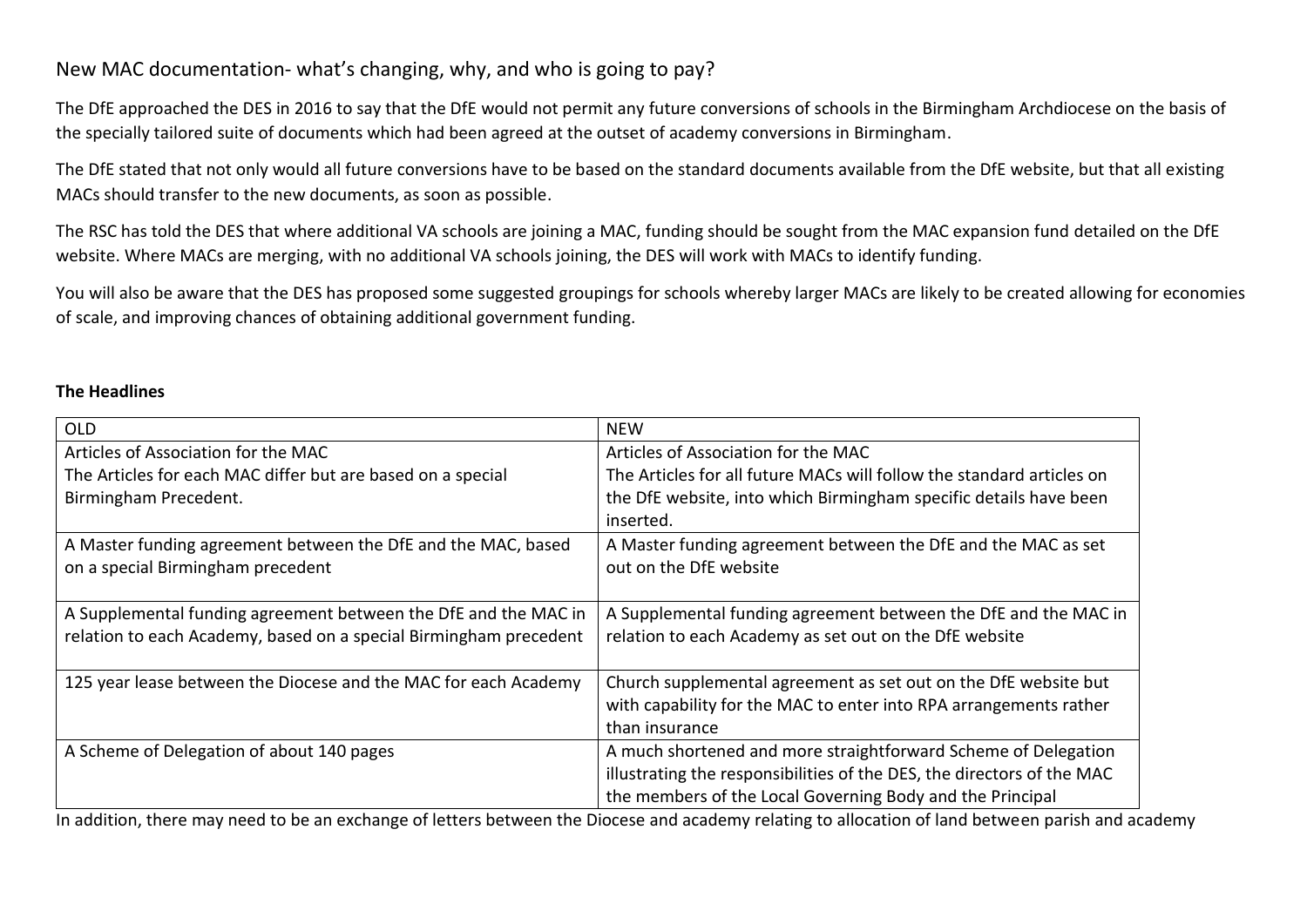## **Main points of difference**

#### **Articles of Association for the MAC**

- Barberi and Newman Academy Trust (which is a company) will no longer be the Founder Member, as that adds an unnecessary extra layer of administration. Instead, the Founder Members will be the Director of the DES, The Diocesan Treasurer and the Director of Education at the DES (these post holders are currently Fr Jonathan Veasey, Deacon David Palmer and Adam Hardy). The Archbishop has the right to appoint further Members as he sees fit
- Directors of the MAC will consist of
	- o Foundation Directors, appointed by the Archbishop. Foundation directors will still always form a majority of the directors. There will be at least four Foundation Directors.
	- o Two Chairs of Local Governing Boards, who will be elected from all Local Governing Body Chairs in the MAC.
	- o The Directors may with the consent of the DES appoint Executive Directors, but the number of Directors who are employees of the MAC cannot exceed one third of the Directors. Executive Directors are likely to be called Senior Executive Leaders, and may or may not be a Principal of an Academy, however, see below for DfE's preference against having staff as directors
	- o If there are not two Parent Governors on each Local Governing Body in the MAC there should be two Parent Directors.
	- o The Directors will have power to co-opt directors for a term of one year
- A big difference is that Principals will not automatically be MAC directors. This is because in larger MACs it would not be feasible to have all Principals on the Board of Directors.
- Another big difference is that there will not automatically be a member or members of staff who are elected as directors. The DfE prefers to have nonstaff as directors, their reasoning being that members of staff, as employees of the MAC have a conflict of interest if they are on the Board. In addition, sheer numbers, given the size of some MACs, would prevent having automatic staff directors.
- As a result of these changes, Boards of Directors of MACs are likely in the future to be smaller. There could be as few as six, but that number will increase if there are Executive Directors or Co-opted Directors.
- The Archbishop has a right to appoint up to four additional directors who will be either a DES Associate or a DES officer where the Secretary of State is entitled to serve a Warning Notice or where in the Archbishop's opinion standards or the Catholic life of any Academy have fallen unacceptably low.

## **Lease being replaced by church supplemental agreement**

 The relationship between each Academy and the Diocese, which owns the freehold of the school site will change back to be the same as when the Academy was a VA school. Instead of being a tenant with fixed obligations and rights under a 125 year lease, the Academy will occupy the land by permission of the Diocese. The Church Supplemental agreement, which is made between the Secretary of State for Education, the Diocesan Trustees